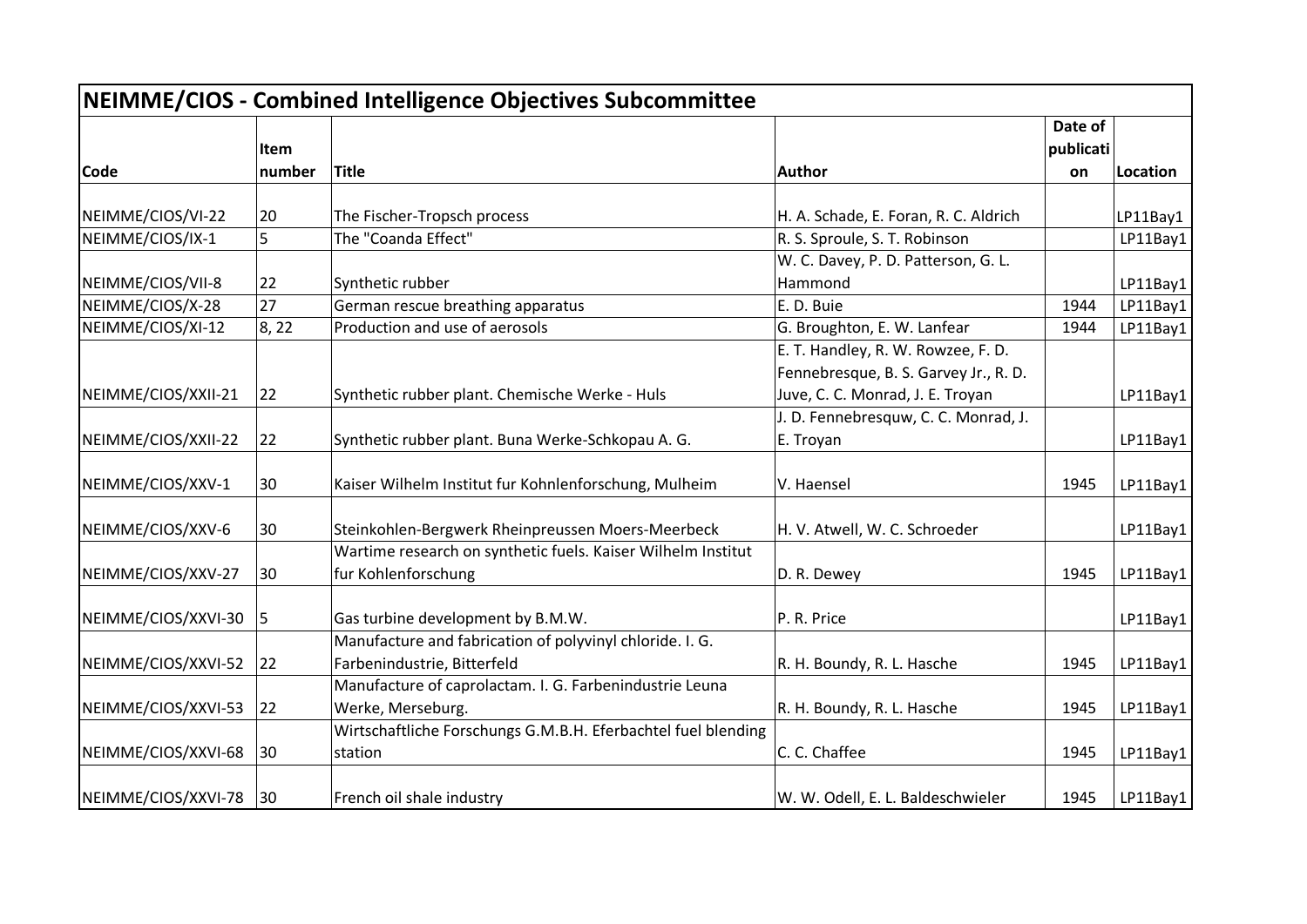| NEIMME/CIOS/XXVI-80                                                                                                                              | $ 30\rangle$ | Steinkohlen-Bergwerk Rheinpreussen Moers-Meerbeck                              | H. V. Atwell, W. C. Schroeder                                       | 1945   | LP11Bay1 |
|--------------------------------------------------------------------------------------------------------------------------------------------------|--------------|--------------------------------------------------------------------------------|---------------------------------------------------------------------|--------|----------|
| NEIMME/CIOS/XXVII-15 22                                                                                                                          |              | Manufacture of acetaldehyde. I. G. Farbenindustrie, Schkopau                   | R. L. Hasche, R. H. Boundy                                          | 1945   | LP11Bay1 |
| NEIMME/CIOS/XXVII-16 22                                                                                                                          |              | Fabrication of plastics. I. G. Farbenindustrie, Wolfen                         | R. L. Hasche, R. H. Boundy<br>1945                                  |        | LP11Bay1 |
| NEIMME/CIOS/XXVII-28 21                                                                                                                          |              | Research institute for materials of the D.V.L. Sonthofen                       | M. Fleischmann                                                      | [1945] | LP11Bay1 |
| Manufacture of vinyl chloride and polyvinyl chloride. I. G.<br>NEIMME/CIOS/XXVII-51 22<br>Farbenindustrie Schkopau<br>R. H. Boundy, R. L. Hasche |              | 1945                                                                           | LP11Bay1                                                            |        |          |
| NEIMME/CIOS/XXVII-60 30                                                                                                                          |              | The Wesselring synthetic fuel plant                                            | L. H. Mulit, R. C. Aldrich                                          |        | LP11Bay1 |
| NEIMME/CIOS/XXVII-68 30                                                                                                                          |              | Fischer Tropsch unit. Leipzig Gas Works                                        | W. A. Horne, J. P. Jones                                            | 1945   | LP11Bay1 |
| NEIMME/CIOS/XXVII-82 22, 30                                                                                                                      |              | Fischer Tropsch and allied processes                                           | W. Hirschkind, F. R. Lowdermilk                                     | 1945   | LP11Bay1 |
| NEIMME/CIOS/XXVII-93 30                                                                                                                          |              | Wirtschaftliche Forschungs G.M.B.H. Fuel blending station,<br>Heiligenstadt    | C. C. Chaffee, H. Schindler, D. A.<br>Howes                         | 1945   | LP11Bay1 |
| NEIMME/CIOS/XXVIII-13 22                                                                                                                         |              | Synthetic rubber plant. Buna Werke-Schkopau A. G.                              | J. W. Livingston                                                    | 1945   | LP11Bay1 |
| NEIMME/CIOS/XXVIII-36 30                                                                                                                         |              | H. Koppers G.M.B.H., Essen                                                     | E. B. Peck, A. Parker                                               | 1945   | LP11Bay1 |
| NEIMME/CIOS/XXVIII-40 30                                                                                                                         |              | The high pressure hydrogenation plant especially for brown<br>coals, Wesseling | J. A. Oriel, J. H. Jones, H. M. Weir                                | 1945   | LP11Bay1 |
| NEIMME/CIOS/XXVIII-41 1, 6                                                                                                                       |              | Institut Fur Physikalische Forschung. Neu Drossenfeld                          | W. Hauz                                                             | 1945   | LP11Bay1 |
| NEIMME/CIOS/XXIX-12 22                                                                                                                           |              | The production of tetrahydrofuran intermediates                                | F. H. Roberts                                                       | 1945   | LP11Bay1 |
| NEIMME/CIOS/XXIX-62                                                                                                                              | 9, 22        | Investigation of German plastics plants                                        | G. M. Kline, J. H. Rooney, J. W.<br>Crawford, T. Love, F. J. Curtis | 1945   | LP11Bay1 |
| NEIMME/CIOS/XXX-5                                                                                                                                | 22           | Synthetic lubicating oils                                                      | F. H. Roberts                                                       | [1945] | LP11Bay1 |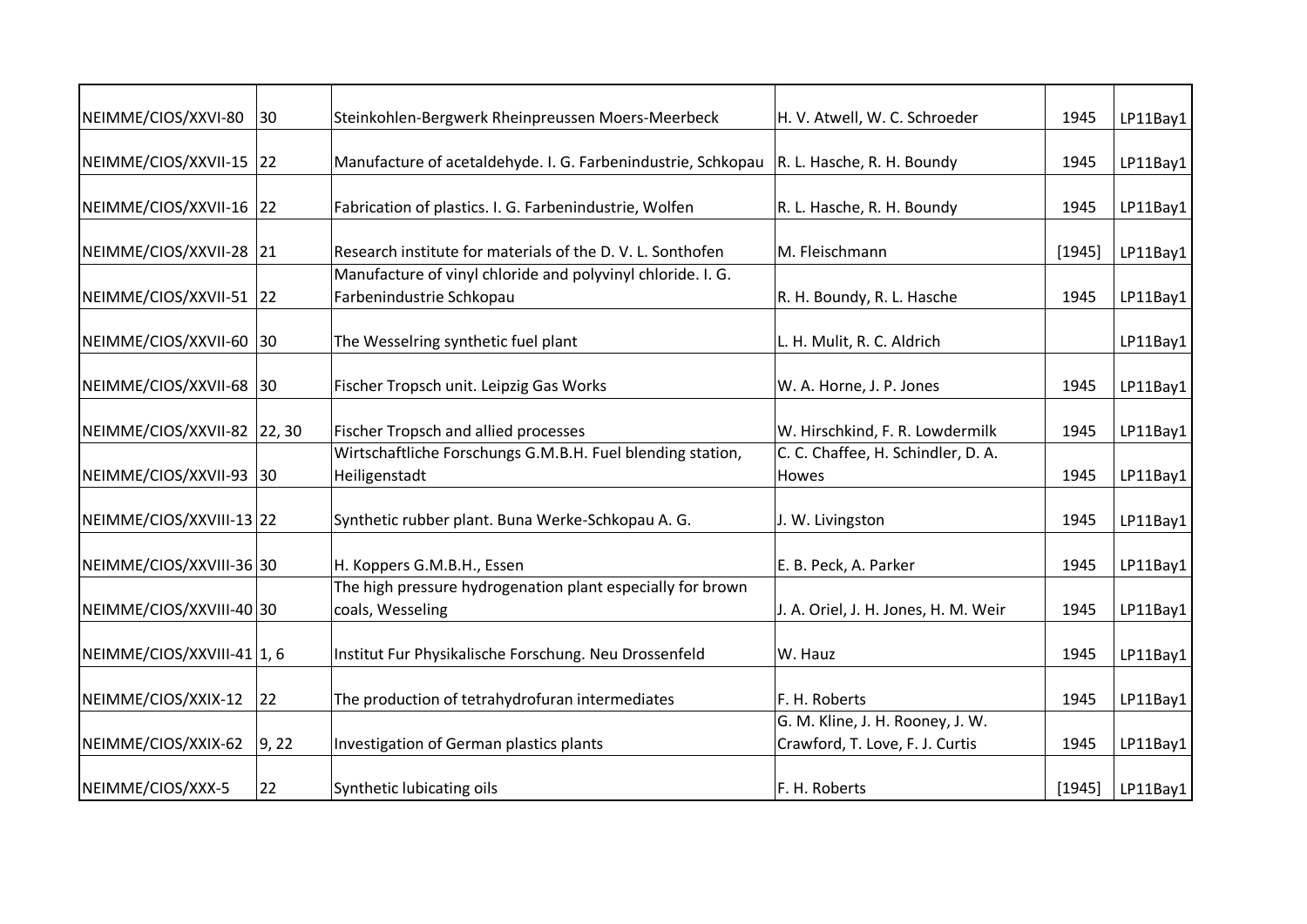|                        |    |                                                              | R. H. Smith, H. Bardgett, W. W. Odell, |          |          |
|------------------------|----|--------------------------------------------------------------|----------------------------------------|----------|----------|
| NEIMME/CIOS/XXX-18     | 30 | Oil recovery from Wurttemberg Shale                          | E. L. Baldeschwieler, L. L. Newman     | 1945     | LP11Bay1 |
|                        |    | Machinery for winning and loading of bituminous coal         |                                        |          |          |
| NEIMME/CIOS/XXX-24     | 30 | underground                                                  | J. W. Buch                             | [1945]   | LP11Bay1 |
|                        |    |                                                              |                                        |          |          |
| NEIMME/CIOS/XXX-26     | 31 | Operation of compressed air shearing machines                | J. W. Buch                             | 1945     | LP11Bay1 |
|                        |    |                                                              |                                        |          |          |
| NEIMME/CIOS/XXX-27     | 30 | Mining method for a five foot seam pitch 60°                 | J. W. Buch                             | 1945     | LP11Bay1 |
| NEIMME/CIOS/XXX-28     | 31 | Operation of the coal-planer                                 | J. W. Buch                             | $[1945]$ | LP11Bay1 |
|                        |    | Mining method for a five foot seam pitch 25° to 50°. At Mine |                                        |          |          |
| NEIMME/CIOS/XXX-29     | 30 | Fritz, Hoesch A.G., Essen                                    | J. W. Buch                             | [1945]   | LP11Bay1 |
|                        |    | Operation of pneumatic packing machine and scraper loader    |                                        |          |          |
| NEIMME/CIOS/XXX-30     | 31 | with planer                                                  | J. W. Buch                             | [1945]   | LP11Bay1 |
|                        |    | Technical assistance on synthetic oils rendered the Japanese |                                        |          |          |
| NEIMME/CIOS/XXX-34     | 30 | by the I. G. Farbenindustrie A.G.                            | E. B. Peck                             | 1945     | LP11Bay1 |
| NEIMME/CIOS/XXX-39     | 31 | Manufacture of widia bits for chain coal-cutting machines    | J. W. Buch                             | [1945]   | LP11Bay1 |
| NEIMME/CIOS/XXX-40     | 31 | Present status of coal shearing machine design               | J. W. Buch                             | [1945]   | LP11Bay1 |
|                        |    |                                                              |                                        |          |          |
| NEIMME/CIOS/XXX-42     | 31 | Design of German coal-planer                                 | J. W. Buch                             | 1945     | LP11Bay1 |
| NEIMME/CIOS/XXX-83     | 22 | The arc process of acetylene production                      | G. M. Morrow                           |          | LP11Bay1 |
| NEIMME/CIOS/XXX-86     | 22 | Versuchstation fur konserven industrie, Braunschweig         | R. L. Perry                            | 1945     | LP11Bay1 |
|                        |    |                                                              |                                        |          |          |
| NEIMME/CIOS/XXX-105 30 |    | <b>Gelsenberg Hydrogenation Plant</b>                        | C. Cockram                             | 1945     | LP11Bay1 |
| NEIMME/CIOS/XXX-116 31 |    | Steam turbine technology in Germany                          | N. Elce                                | [1945]   | LP11Bay1 |
| NEIMME/CIOS/XXXI-21    | 22 | Organic protective coatings                                  | M. Jackson                             | [1945]   | LP11Bay1 |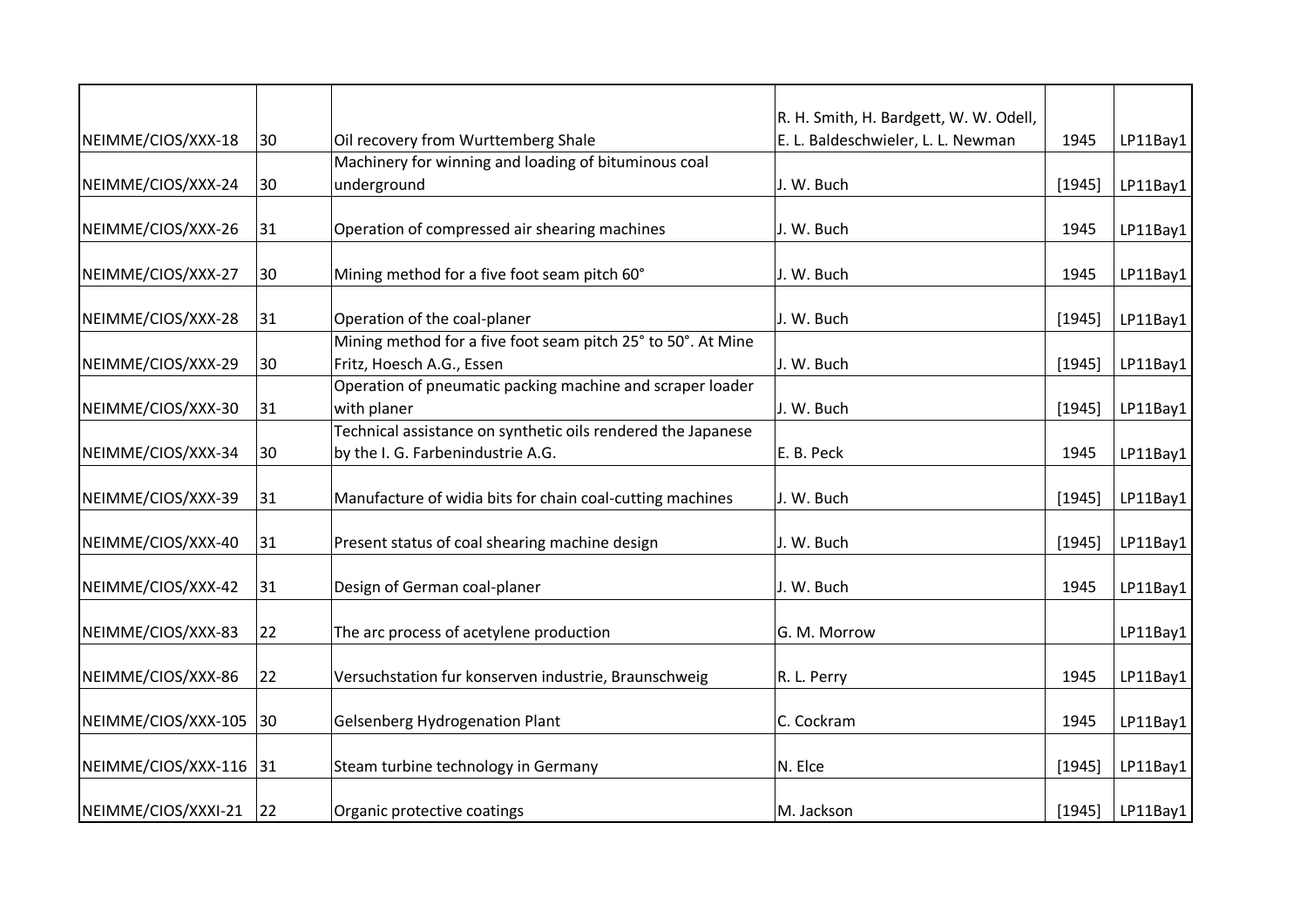|                         |    | Fuel research and technology at Rheinisch-Westfalisches                                      |                                         |        |          |
|-------------------------|----|----------------------------------------------------------------------------------------------|-----------------------------------------|--------|----------|
| NEIMME/CIOS/XXXI-24     | 30 | Kohlen-Syndikat, Essen                                                                       | H. H. Lowry, H. J. Rose                 |        | LP11Bay1 |
|                         |    | Fuel research and technology at Bergbau-Verein, Essen-                                       | J. W. Buch, H. H. Lowry, H. J. Rose, E. |        |          |
| NEIMME/CIOS/XXXI-25     | 30 | Heisingen                                                                                    | T. Wilkins                              | [1945] | LP11Bay1 |
| NEIMME/CIOS/XXXI-27     | 30 | Coal extraction plant of Ruhrol G.M.B.H.                                                     | H. H. Lowry, H. J. Rose                 | 1945   | LP11Bay1 |
| NEIMME/CIOS/XXXI-28     | 28 | Fuel technology and The Reichsvereinigung Kohle                                              | H. H. Lowry, H. J. Rose                 | [1945] | LP11Bay1 |
|                         |    | Fuel research activities. The A.G. Der Kohlenwertsoff-                                       |                                         |        |          |
| NEIMME/CIOS/XXXI-29     | 30 | Verbande, Bochum                                                                             | H. H. Lowry, H. J. Rose, E. T. Wilkins  |        | LP11Bay1 |
| NEIMME/CIOS/XXXI-30     | 30 | Krupp-Lurgi low-temperature carbonization plant. Wanne-<br>Eickel                            | H. H. Lowry, H. J. Rose                 | [1945] | LP11Bay1 |
| NEIMME/CIOS/XXXI-31     | 30 | Coal and coke research. H. Koppers G.M.B.H., Essen                                           | H. H. Lowry, H. J. Rose                 | 1945   | LP11Bay1 |
| NEIMME/CIOS/XXXI-48     | 21 | Open-hearth steel making practice at Guss-Stahlfabrikation                                   | T. P. Colclough                         |        | LP11Bay1 |
| NEIMME/CIOS/XXXI-75     | 22 | Huls chemical works - I. G. Farben, Hüls                                                     | J. W. Livingston                        | 1945   | LP11Bay1 |
| NEIMME/CIOS/XXXI-85     | 30 | Edeleanu G.M.B.H., Altenburg                                                                 | J. P. Jones                             | 1945   | LP11Bay1 |
| NEIMME/CIOS/XXXII-4     | 22 | I.G. Farben, Leverkusen                                                                      | A. C. Peacock                           |        | LP11Bay1 |
| NEIMME/CIOS/XXXII-8     | 2  | Hexogen manufacture at Fabrik Bobingen Der G.M.B.H. Zur<br>Verwertung Chemischer Erzevgnisse | D. D. Sager, A. A. Swanson              |        | LP11Bay1 |
| NEIMME/CIOS/XXXII-14    | 30 | Deutsche Erdol A. G., Regis                                                                  | H. Bardgett                             |        | LP11Bay1 |
| NEIMME/CIOS/XXXII-15    | 30 | Kukuck I Plant, Niedersachswerfen                                                            | J. F. Ellis, L. L. Hirst                | [1945] | LP11Bay1 |
| NEIMME/CIOS/XXXII-21 21 |    | Aluminum from clay                                                                           | J. T. Kemp, A. J. Sidery, H. H. Hall    | 1945   | LP11Bay1 |
| NEIMME/CIOS/XXXII-91 30 |    | Lurgi Gesellschaft Fur Warmetechnik, Frankfurt-Am-Main                                       | H. Hollings, J. G. King                 | [1945] | LP11Bay1 |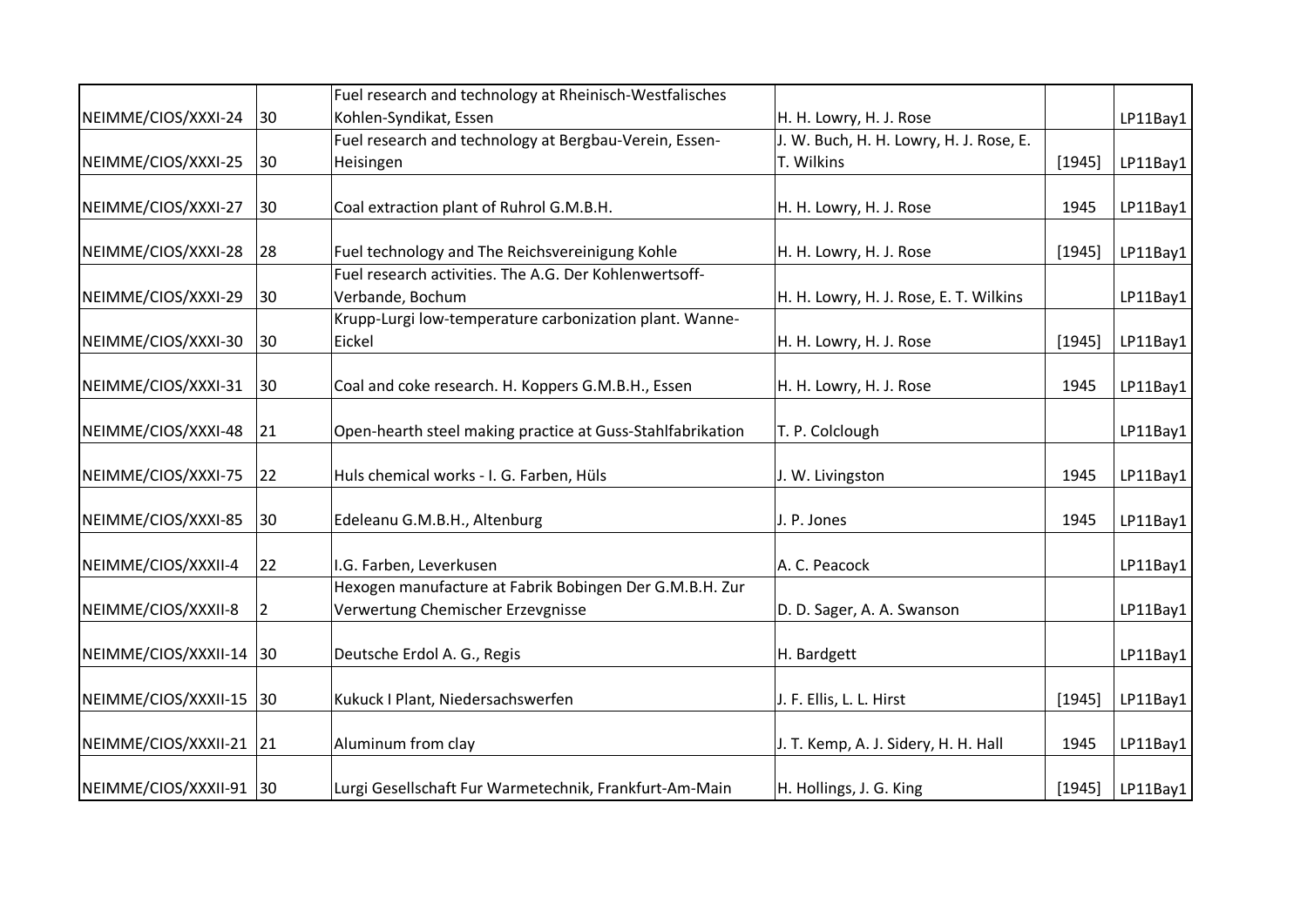|                             |              | Gesellschaft Fur Teerverwertung G.M.B.H. Duisburg-               |                                      |        |             |
|-----------------------------|--------------|------------------------------------------------------------------|--------------------------------------|--------|-------------|
| NEIMME/CIOS/XXXII-93 30     |              | Meiderich                                                        | H. H. Bates                          | 1945   | LP11Bay1    |
|                             |              |                                                                  | W. F. Faragher, W. A. Horne, D. A.   |        |             |
| NEIMME/CIOS/XXXII-96 30     |              | Ruhrchemie A.G., Sterkrade-Holten                                | Howes, H. Schindler, C. C. Chaffee   |        | LP11Bay1    |
| NEIMME/CIOS/XXXII-          |              |                                                                  |                                      |        |             |
| 107                         | 30           | I.G. Farbenindustrie A.G. Works, Leuna                           | R. Holroyd                           |        | LP11Bay1    |
| NEIMME/CIOS/XXXII-          |              |                                                                  |                                      |        |             |
| 119                         | 21           | German iron and steel industry. Ruhr and Salzgitter areas        | T. P. Colclough                      | 1945   | LP11Bay1    |
|                             | 4, 21, 22,   | Visits to C.P.V.A. (Dänisch Nienhof) and Harburger               |                                      |        |             |
| NEIMME/CIOS/XXXIII-1        | 30           | Gummiwaren-Fabrik Phoenix                                        | J. H. Lewis                          | 1945   | LP11Bay1    |
|                             |              |                                                                  |                                      |        |             |
|                             |              | The methanisation of coal gas information obtained from Dr.      |                                      |        |             |
| NEIMME/CIOS/XXXIII-5        | 30           | Martin of Ruhrchemie A.G. and Dr. Traenckner of Ruhrgas A.G.     | E. T. Wilkins                        | [1945] | LP11Bay1    |
|                             |              |                                                                  |                                      |        |             |
|                             |              | The preparation of ultra-clean coal at the Königin Elizabeth     |                                      |        |             |
| NEIMME/CIOS/XXXIII-6        | $ 30\rangle$ | Colliery, Essen-Frillendorf (Mannesmannrohren Werke A.G.)        |                                      |        | LP11Bay1    |
|                             |              | Verin für die Bergbaulichen Interessen (Bergbau-Verein),         |                                      |        |             |
| NEIMME/CIOS/XXXIII-15 30    |              | Heisingen-Ruhr                                                   | H. Bardgett                          | [1945] | LP11Bay1    |
|                             |              |                                                                  |                                      |        |             |
| NEIMME/CIOS/XXXIII-17 30    |              | Coal driers. Büttner-Werke A.G., Uerdingen, Krefeld.             | H. Bardgett                          | [1945] | LP11Bay1    |
|                             |              | Gelsenkirchenen Bergwerke A.G. (G.B.A.G.). Rosastrasse-Essen     |                                      |        |             |
| NEIMME/CIOS/XXXIII-18 30    |              | and Nordstern-Wanne Eickel                                       | H. Bardgett                          | [1945] | LP11Bay1    |
|                             |              |                                                                  | J. H. Rooney, G. M. Kline, J. W. C.  |        |             |
|                             |              |                                                                  | Crawford, T. W. M. Pond, T. Love, R. |        |             |
| NEIMME/CIOS/XXXIII-23 9, 22 |              | Investigation of German plastics plants, part 2                  | H. Richardson                        | 1945   | LP11Bay1    |
|                             |              | Report on investigations by fuels and lubricants team at the     |                                      |        |             |
| NEIMME/CIOS/XXXIII-24 30    |              | Brabag Works at Troglitz-Zeitz                                   | J. F. Ellis, R. J. Morley            | 1945   | LP11Bay1    |
|                             |              | Stickstoffwerk-Hibernia. Wanne-Eickel-Ruhr. Recovery of          |                                      |        |             |
| NEIMME/CIOS/XXXIII-30 30    |              | <b>Hydrocarbons from Cok-Oven Gas</b>                            | H. Bardgett                          | [1945] | LP11Bay1    |
|                             |              | Investigation of certain chemical factors in the Leipzig area of |                                      |        |             |
| NEIMME/CIOS/XXXIII-31 22    |              | Germany                                                          | K. W. Young                          | [1945] | LP11Bay1    |
|                             |              | Coke-oven installation of Reich-Werke A.G., Herman Göring        |                                      |        |             |
| NEIMME/CIOS/XXXIII-37 30    |              | Werke at Watenstedt near Brunswick                               | H. Bardgett                          | [1945] | $L$ P11Bay1 |